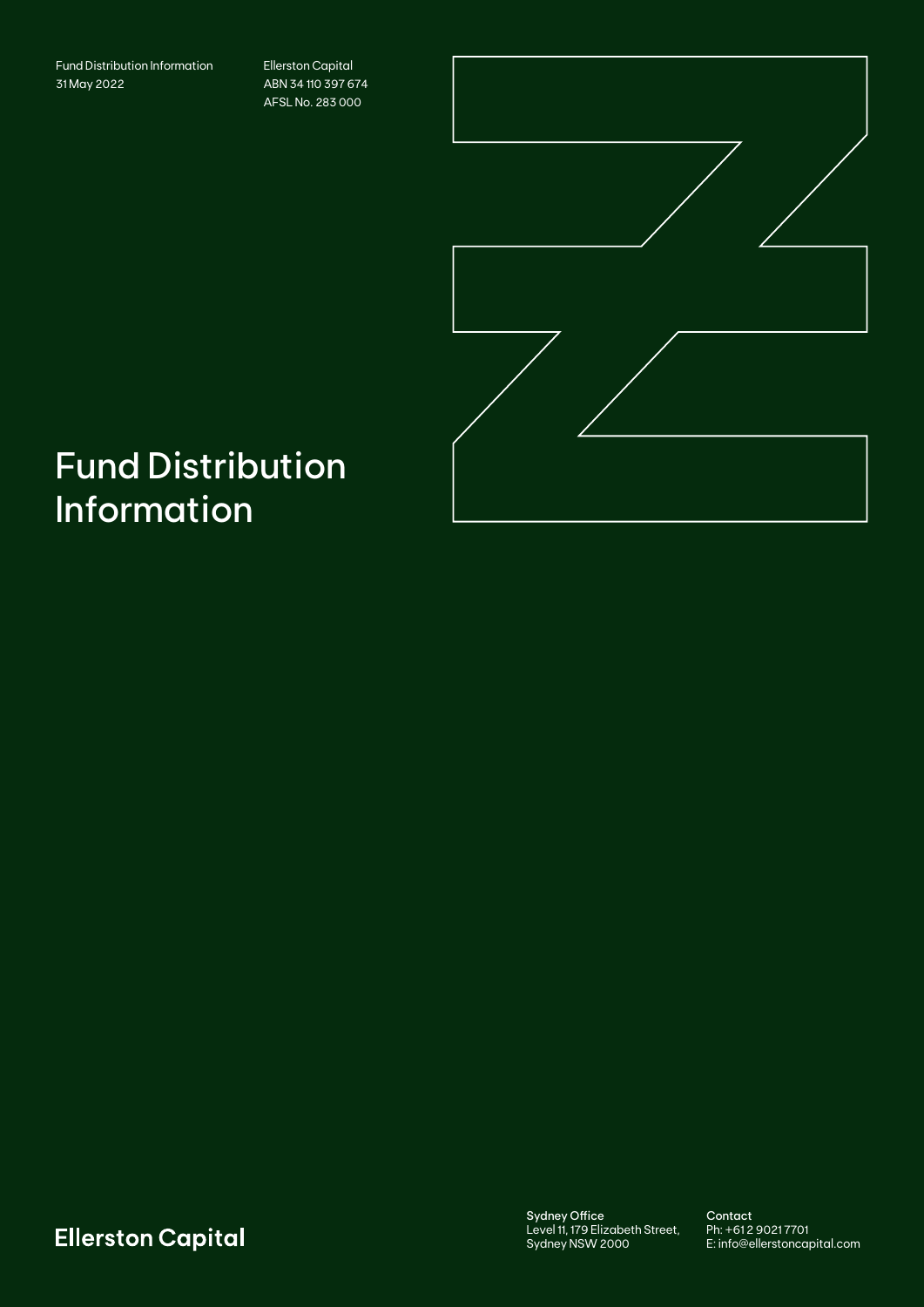### **Historical Fund Distributions^**

#### **Alternatives**

| Ellerston Australian Absolute Return Fund                  | 3              |
|------------------------------------------------------------|----------------|
| Ellerston Global Equity Managers Fund                      | $\overline{4}$ |
| <b>Australian Equities</b>                                 |                |
| Ellerston Australian Share Fund - Class A Units            | 6              |
| Ellerston Overlay Australian Share Fund                    | 7              |
| Ellerston Australian Micro Cap Fund                        | 8              |
| Fund Equity Income KIS Fund                                | 8              |
| <b>International Equities</b>                              |                |
| Ellerston Asia Growth Fund                                 | 9              |
| Ellerston India Fund                                       | 9              |
| Ellerston Global Mid Small Cap Fund - Class A              | 10             |
| Ellerston Global Mid Small Cap Fund - Class B              | 10             |
| <b>Private Assets</b>                                      |                |
| Ellerston JAADE Australian Private Assets Fund (Retail)    | 11             |
| Ellerston JAADE Australian Private Assets Fund (Wholesale) | 11             |
| Ellerston Pre-IPO Fund                                     | 11             |

^ Represents the distribution to investors who have been in the fund for the full financial year. Investors who have redeemed or have come in during the year will receive a proportionate amount computed on a quarterly basis.

**Disclaimer**: Past performance is not indicative of future performance. Ellerston Capital Limited ABN 34 110 397 674 AFSL 283 000 is the responsible entity/ trustee of all the Ellerston Funds listed in the table above. The information supplied above has been prepared by Ellerston Capital Limited ABN 34 110 397 674 AFSL 283 000 without taking account of the objectives, financial situation or needs of investors. Before making an investment decision about any Fund persons should obtain advice from an appropriate financial adviser, consider their own individual circumstances and obtain a copy of the relevant Product Disclosure Statement or Information Memorandum for the Fund which is available on this website (ellerstoncapital.com).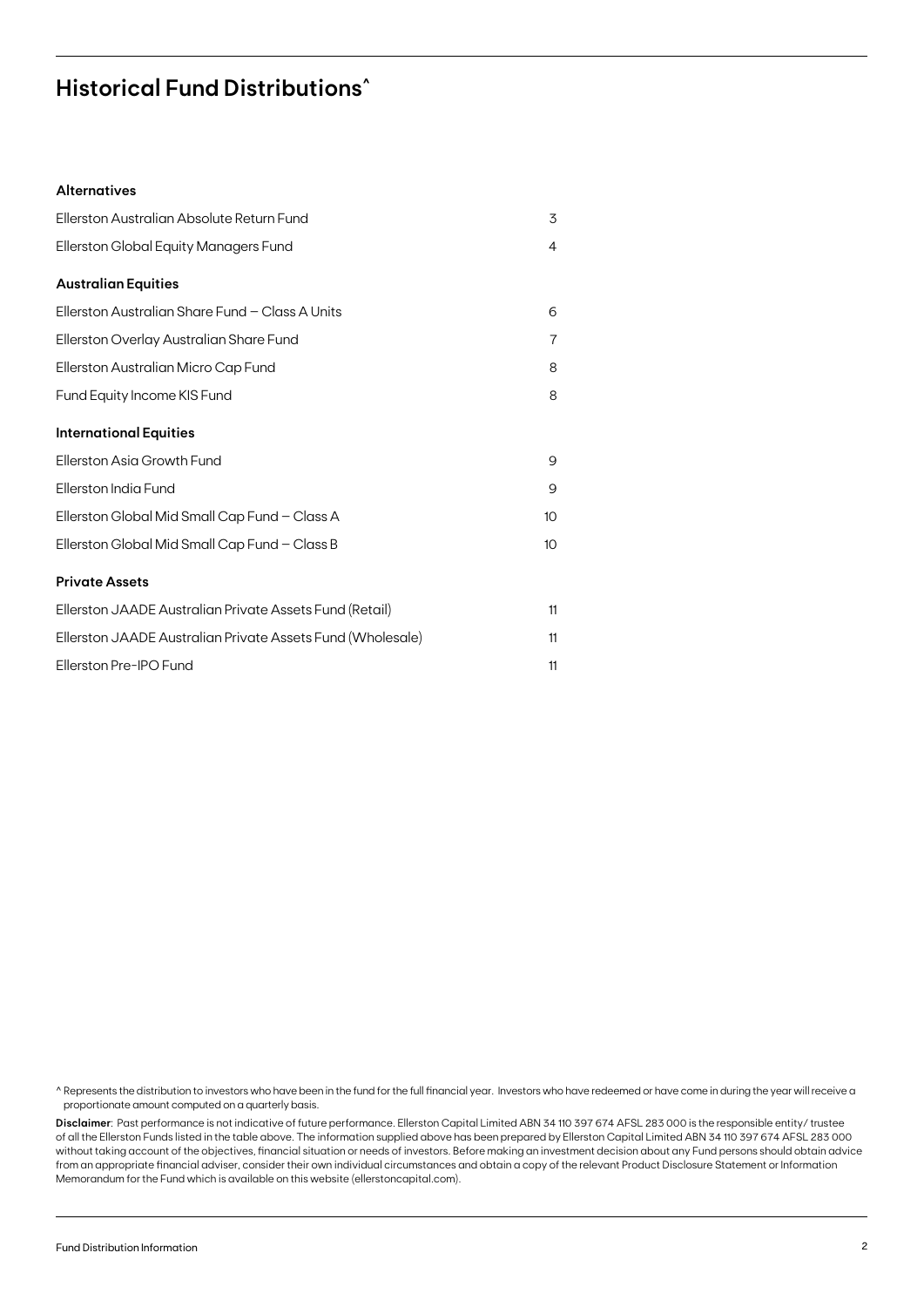# **[Ellerston Australian Absolute Return Fund](https://ellerstoncapital.com/funds/australian-absolute-return-fund/)**

### **Ellerston Australian Absolute Return Fund (APIR Code: ECL0013AU)**

| Date             | Distribution per Unit (DPU) | <b>CUM Redemption Price</b> | <b>Ex Redemption Price</b> |
|------------------|-----------------------------|-----------------------------|----------------------------|
| 30 June 2013     | A\$0.0702                   | A\$1.1047                   | A\$1.0347                  |
| 31 December 2013 | A\$0.0009                   | A\$1.1346                   | A\$1.1337                  |
| 30 June 2014     | A\$0.2146                   | A\$1.2413                   | A\$1.0272                  |
| 31 December 2014 | Nil                         | A\$1.0960                   | A\$1.0960                  |
| 30 April 2015    | A\$0.0283                   | A\$1.1334                   | A\$1.1052                  |
| 30 June 2015     | A\$0.0158                   | A\$1.1183                   | A\$1.1026                  |
| 31 December 2015 | Nil                         | A\$1.1674                   | A\$1.1674                  |
| 30 June 2016     | A\$0.0340                   | A\$1.1764                   | A\$1.1424                  |
| 31 December 2016 | Nil                         | A\$1.1787                   | A\$1.1787                  |
| 30 June 2017     | A\$0.0500                   | A\$1.1913                   | A\$1.1414                  |
| 31 December 2017 | A\$0.0054                   | A\$1.1831                   | A\$1.1777                  |
| 30 June 2018     | A\$0.0714                   | A\$1.1779                   | A\$1.1065                  |
| 31 December 2018 | A\$0.0158                   | A\$0.9815                   | A\$0.9658                  |
| 26 March 2019    | A\$0.0236                   | A\$0.9065                   | A\$0.8830                  |
| 30 June 2019     | A\$0.0022                   | A\$0.9738                   | A\$0.9716                  |
| 20 December 2019 | A\$0.0261                   | A\$1.1031                   | A\$1.1005                  |
| 31 December 2019 | Nil                         | A\$1.1225                   | A\$1.1225                  |
| 30 June 2020     | A\$0.0903                   | A\$1.0468                   | A\$0.9567                  |
| 31 December 2020 | Nil                         | A\$1.1386                   | A\$1.1386                  |
| 30 June 2021     | Nil                         | A\$1.1991                   | A\$1.1991                  |
| 31 December 2021 | Nil                         | A\$1.2564                   | A\$1.2564                  |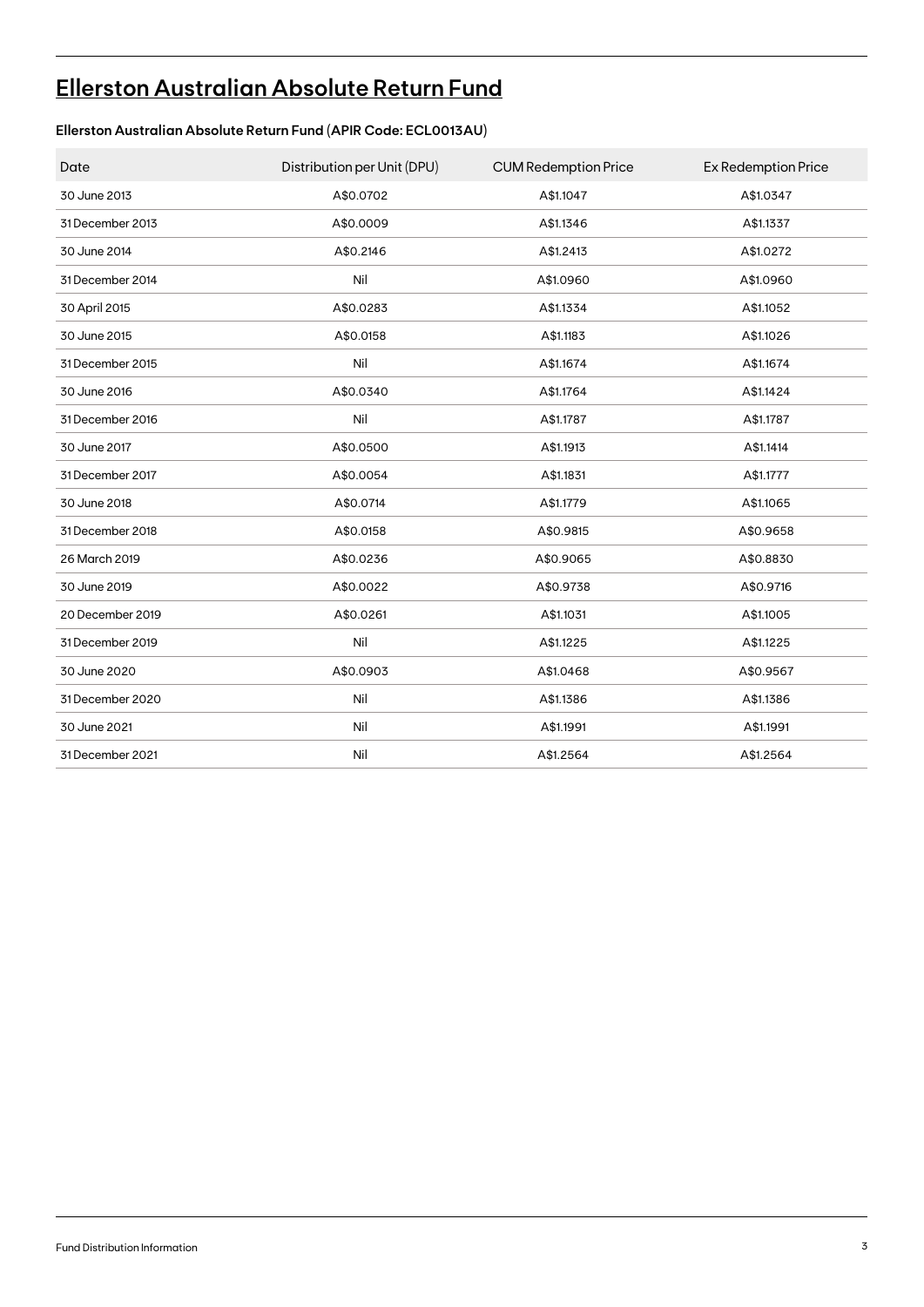# **[Ellerston Global Equity Managers Fund](https://ellerstoncapital.com/funds/global-equity-managers-fund/)**

### **Global Equity Managers Fund – Class A (APIR Code: ECL8388AU)**

| Date             | Distribution per Unit (DPU) | <b>CUM Redemption Price</b> | Ex Redemption Price |
|------------------|-----------------------------|-----------------------------|---------------------|
| 30 June 2007     | A\$0.0713                   | A\$1.2879                   | A\$1.2168           |
| 30 June 2008     | Nil                         | A\$1.1408                   | A\$1.1408           |
| 30 June 2009     | Nil                         | A\$0.9015                   | A\$0.9015           |
| 30 June 2010     | Nil                         | A\$0.9093                   | A\$0.9093           |
| 30 June 2011     | A\$0.0172                   | A\$1.0273                   | A\$1.0102           |
| 30 June 2012     | A\$0.0636                   | A\$1.0127                   | A\$0.9492           |
| 30 June 2013     | Nil                         | A\$1.1066                   | A\$1.1066           |
| 30 June 2014     | Nil                         | A\$1.2755                   | A\$1.2755           |
| 30 June 2015     | A\$0.0930                   | A\$1.5878                   | A\$1.4950           |
| 30 June 2016     | A\$0.3523                   | A\$1.7604                   | A\$1.4090           |
| 30 June 2017     | A\$0.0380                   | A\$1.4681                   | A\$1.4303           |
| 30 June 2018     | A\$0.2075                   | A\$1.7499                   | A\$1.5424           |
| 30 June 2019     | Nil                         | A\$1.3106                   | A\$1.3106           |
| 30 June 2020     | A\$0.2409                   | A\$1.5694                   | A\$1.3292           |
| 30 June 2021     | A\$0.4337                   | A\$2.1064                   | A\$1.6738           |
| 31 December 2021 | Nil                         | A\$1.6747                   | A\$1.6747           |

#### **Global Equity Managers Fund – Class B (APIR Code: ECL3306AU)**

| Date             | Distribution per Unit (DPU) | <b>CUM Redemption Price</b> | Ex Redemption Price |
|------------------|-----------------------------|-----------------------------|---------------------|
| 30 June 2010     | Nil                         | A\$0.9058                   | A\$0.9058           |
| 30 June 2011     | A\$0.0170                   | A\$1.0178                   | A\$1.0009           |
| 30 June 2012     | A\$0.0627                   | A\$0.9978                   | A\$0.9353           |
| 30 June 2013     | Nil                         | A\$1.0845                   | A\$1.0845           |
| 30 June 2014     | Nil                         | A\$1.2431                   | A\$1.2431           |
| 30 June 2015     | A\$0.0906                   | A\$1.5473                   | A\$1.4569           |
| 30 June 2016     | A\$0.3433                   | A\$1.7155                   | A\$1.3731           |
| 30 June 2017     | A\$0.0362                   | A\$1.4305                   | A\$1.3944           |
| 30 June 2018     | A\$0.2004                   | A\$1.7059                   | A\$1.5055           |
| 30 June 2019     | Nil                         | A\$1.2792                   | A\$1.2792           |
| 30 June 2020     | A\$0.2334                   | A\$1.5319                   | A\$1.2991           |
| 30 June 2021     | A\$0.4230                   | A\$2.0592                   | A\$1.6373           |
| 31 December 2021 | Nil                         | A\$1.6388                   | A\$1.6388           |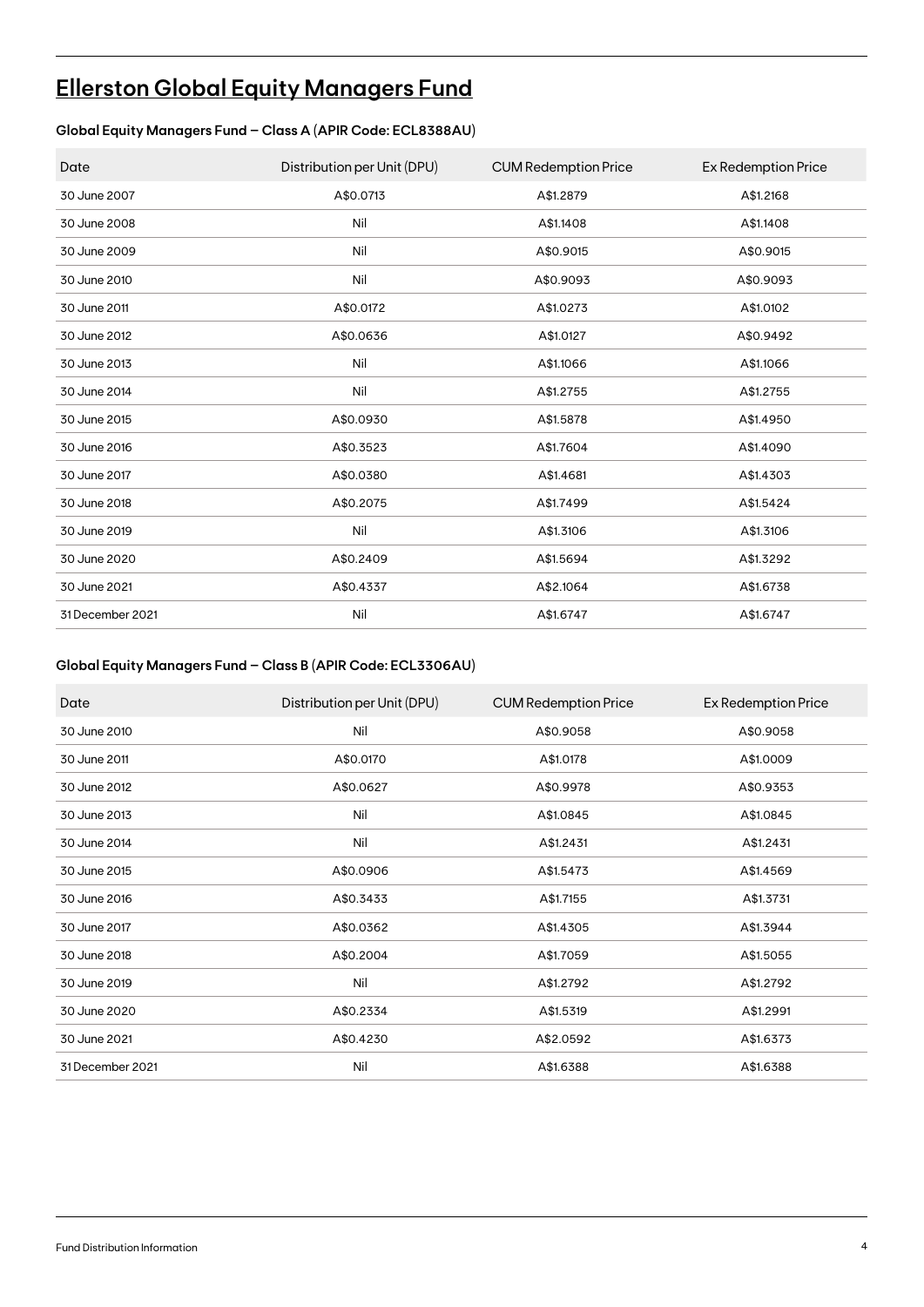#### **Global Equity Managers Fund – Class C (APIR Code: ECL0006AU)**

| Date             | Distribution per Unit (DPU) | <b>CUM Redemption Price</b> | Ex Redemption Price |
|------------------|-----------------------------|-----------------------------|---------------------|
| 30 June 2010     | Nil                         | A\$1.0483                   | A\$1.0483           |
| 30 June 2011     | A\$0.0194                   | A\$1.1618                   | A\$1.1424           |
| 30 June 2012     | A\$0.0717                   | A\$1.1413                   | A\$1.0698           |
| 30 June 2013     | Nil                         | A\$1.2246                   | A\$1.2246           |
| 30 June 2014     | Nil                         | A\$1.4060                   | A\$1.4060           |
| 30 June 2015     | A\$0.1025                   | A\$1.7499                   | A\$1.6476           |
| 30 June 2016     | A\$0.3882                   | A\$1.9402                   | \$1.5530            |
| 30 June 2017     | A\$0.0466                   | A\$1.6184                   | A\$1.5721           |
| 30 June 2018     | A\$0.2302                   | A\$1.9233                   | A\$1.6931           |
| 30 June 2019     | Nil                         | A\$1.4386                   | A\$1.4386           |
| 30 June 2020     | A\$0.2639                   | A\$1.7228                   | A\$1.4596           |
| 30 June 2021     | A\$0.5022                   | A\$2.3142                   | A\$1.8132           |
| 31 December 2021 | Nil                         | A\$1.8143                   | A\$1.8143           |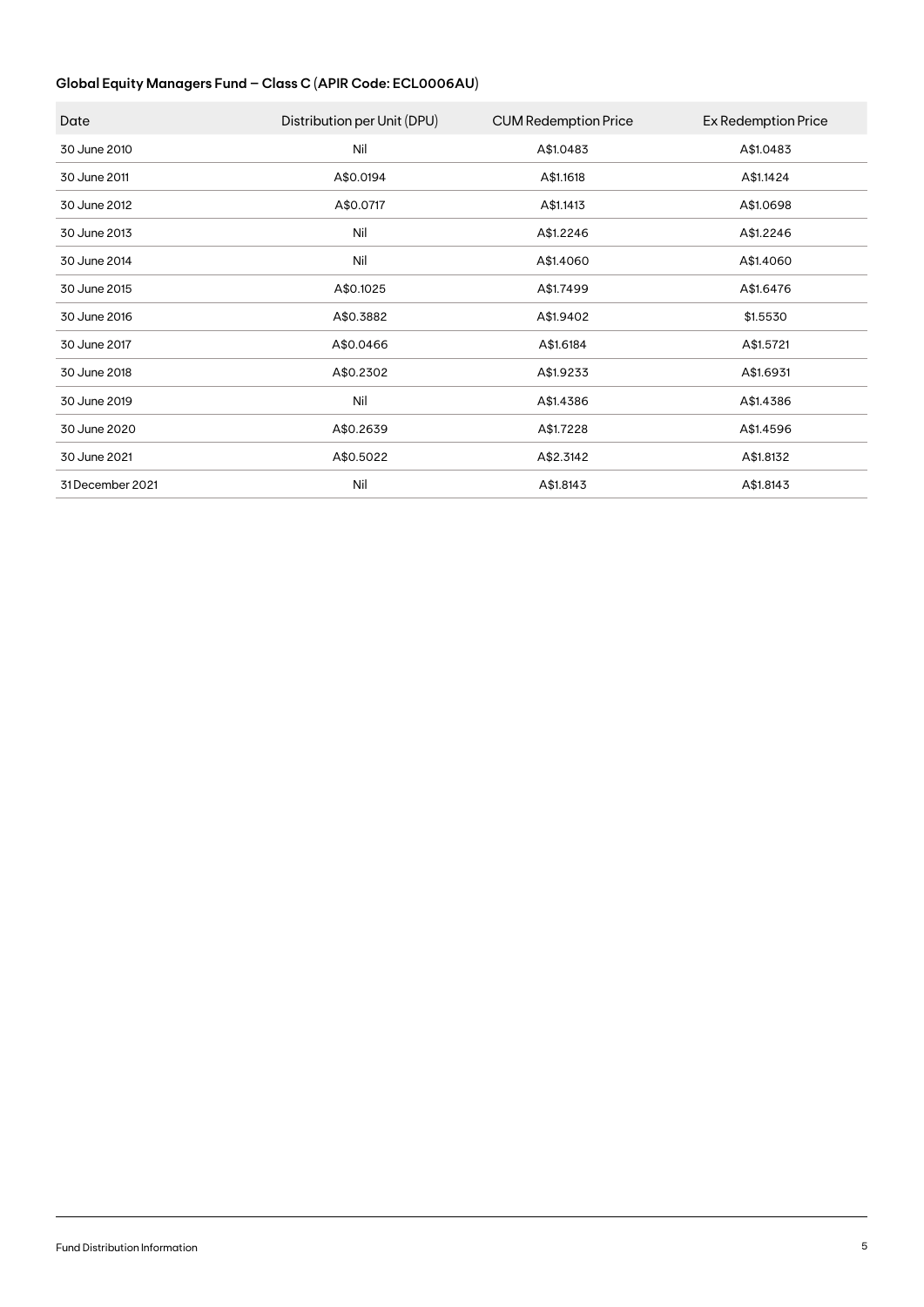# **[Ellerston Australian Share Fund](https://ellerstoncapital.com/funds/australian-share-fund/)**

### **Ellerston Australian Share Fund - Class A Units (APIR Code: ECL0005AU)**

| Date             | Distribution per Unit (DPU) | <b>CUM Redemption Price</b> | Ex Redemption Price |
|------------------|-----------------------------|-----------------------------|---------------------|
| 30 June 2009     | A\$0.0811                   | A\$1.1295                   | A\$1.0486           |
| 31 December 2009 | A\$0.0347                   | A\$1.2124                   | A\$1.1778           |
| 30 June 2010     | A\$0.0757                   | A\$1.0759                   | A\$1.0004           |
| 31 December 2010 | A\$0.0595                   | A\$1.1589                   | A\$1.0996           |
| 30 June 2011     | A\$0.0739                   | A\$1.0778                   | A\$1.0041           |
| 31 December 2011 | A\$0.0150                   | A\$0.8919                   | A\$0.8769           |
| 30 June 2012     | A\$0.0055                   | A\$0.8915                   | A\$0.8860           |
| 31 December 2012 | A\$0.0168                   | A\$1.0419                   | A\$1.0251           |
| 30 June 2013     | A\$0.0074                   | A\$1.1083                   | A\$1.1009           |
| 31 December 2013 | A\$0.0249                   | A\$1.2268                   | A\$1.2019           |
| 30 June 2014     | A\$0.1300                   | A\$1.2131                   | A\$1.0834           |
| 31 December 2014 | A\$0.0196                   | A\$1.0844                   | A\$1.0648           |
| 30 June 2015     | A\$0.1087                   | A\$1.1180                   | A\$1.0095           |
| 31 December 2015 | A\$0.0210                   | A\$1.0013                   | A\$0.9803           |
| 30 June 2016     | A\$0.0022                   | A\$1.0175                   | A\$1.0154           |
| 21 December 2016 | A\$0.1351                   | A\$1.1426                   | A\$1.0078           |
| 31 December 2016 | Nil                         | A\$1.0264                   | A\$1.0264           |
| 30 June 2017     | A\$0.0426                   | A\$1.0626                   | A\$1.0201           |
| 31 December 2017 | A\$0.0067                   | A\$1.1001                   | A\$1.0935           |
| 30 June 2018     | A\$0.0830                   | A\$1.1194                   | A\$1.0364           |
| 31 December 2018 | A\$0.0083                   | A\$0.9081                   | A\$0.8998           |
| 30 June 2019     | A\$0.0531                   | A\$0.9390                   | A\$0.8862           |
| 31 December 2019 | A\$0.0081                   | A\$1.0092                   | A\$1.0012           |
| 30 June 2020     | A\$0.0028                   | A\$0.8260                   | A\$0.8231           |
| 31 December 2020 | Nil                         | A\$0.9369                   | A\$0.9369           |
| 30 June 2021     | A\$0.1097                   | A\$1.1124                   | A\$1.0031           |
| 31 December 2021 | A\$0.0171                   | A\$1.1359                   | A\$1.1188           |
| 30 March 2022    | A\$0.1995                   | A\$1.1298                   | A\$0.9331           |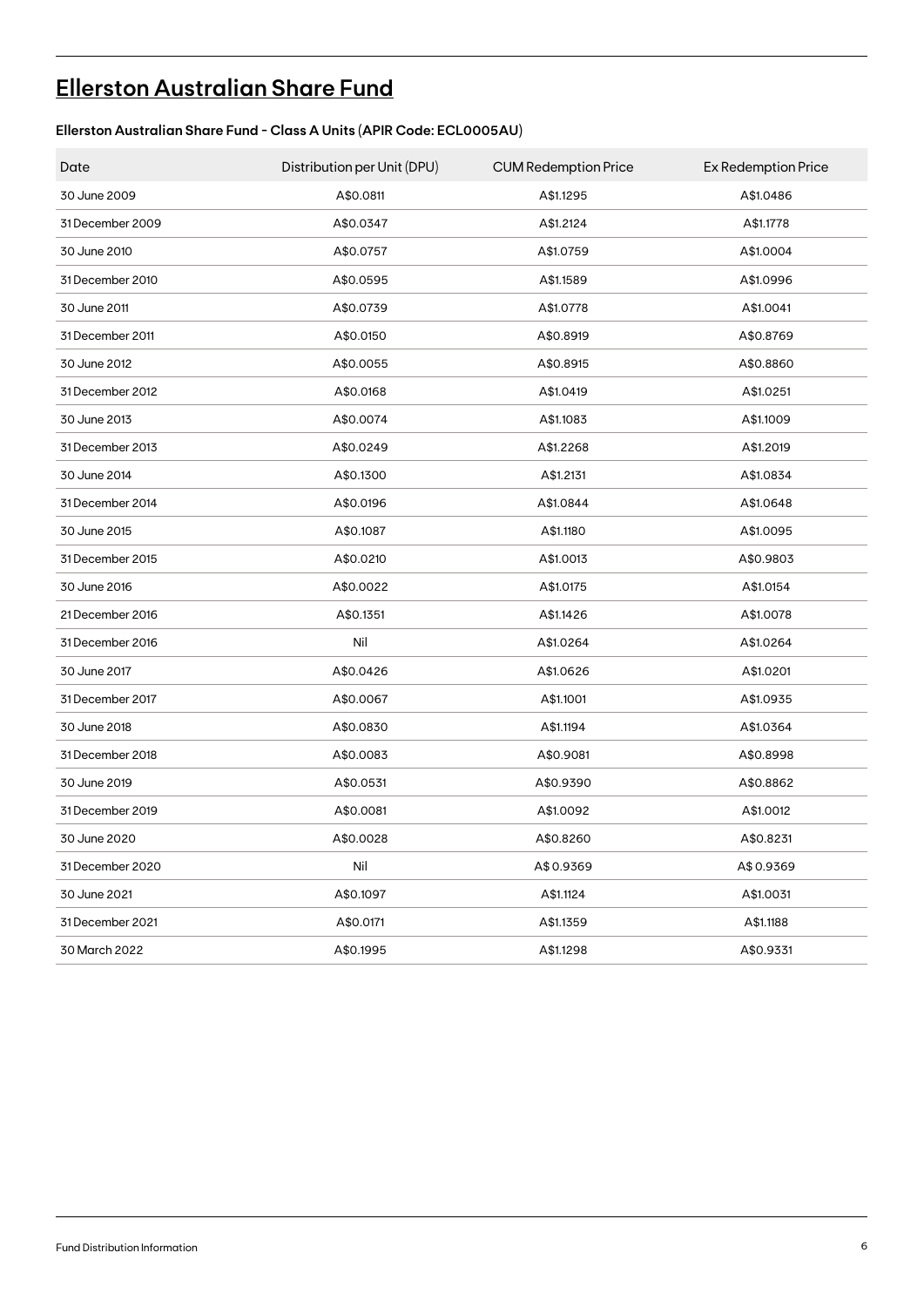# **[Ellerston Overlay Australian Share Fund](https://ellerstoncapital.com/funds/overlay-australian-share-fund/)**

### **Ellerston Overlay Australian Share Fund (APIR Code: ECL0012AU)**

| Date             | Distribution per Unit (DPU) | <b>CUM Redemption Price</b> | <b>Ex Redemption Price</b> |
|------------------|-----------------------------|-----------------------------|----------------------------|
| 31 December 2011 | A\$0.0084                   | A\$0.9064                   | A\$0.8980                  |
| 30 June 2012     | Nil                         | A\$0.9113                   | A\$0.9113                  |
| 31 December 2012 | A\$0.0614                   | A\$1.0790                   | A\$1.0176                  |
| 30 June 2013     | A\$0.1537                   | A\$1.0909                   | A\$0.9376                  |
| 31 December 2013 | A\$0.0084                   | A\$1.0403                   | A\$1.0319                  |
| 30 June 2014     | A\$0.0328                   | A\$1.0484                   | A\$1.0156                  |
| 31 December 2014 | A\$0.0193                   | A\$1.0147                   | A\$0.9954                  |
| 30 June 2015     | A\$0.0893                   | A\$1.0491                   | A\$0.9600                  |
| 20 November 2015 | A\$0.0176                   | A\$0.9483                   | A\$0.9307                  |
| 31 December 2015 | Nil                         | A\$0.9311                   | A\$0.9311                  |
| 30 June 2016     | Nil                         | A\$0.9806                   | A\$0.9806                  |
| 31 December 2016 | Nil                         | A\$1.098                    | A\$1.098                   |
| 30 June 2017     | A\$0.0032                   | A\$1.1372                   | A\$1.1339                  |
| 31 December 2017 | A\$0.0175                   | A\$1.2309                   | A\$1.2134                  |
| 30 June 2018     | A\$0.0862                   | A\$1.2322                   | A\$1.1459                  |
| 31 December 2018 | A\$0.0092                   | A\$1.0159                   | A\$1.0067                  |
| 30 June 2019     | Nil                         | A\$1.0425                   | A\$1.0425                  |
| 31 December 2019 | Nil                         | A\$1.1751                   | A\$1.1751                  |
| 30 June 2020     | Nil                         | A\$0.9895                   | A\$0.9895                  |
| 31 December 2020 | Nil                         | A\$1.1205                   | A\$1.1205                  |
| 30 June 2021     | A\$0.0891                   | A\$1.3096                   | A\$1.2207                  |
| 31 December 2021 | A\$0.0204                   | A \$1.3612                  | \$1.3408                   |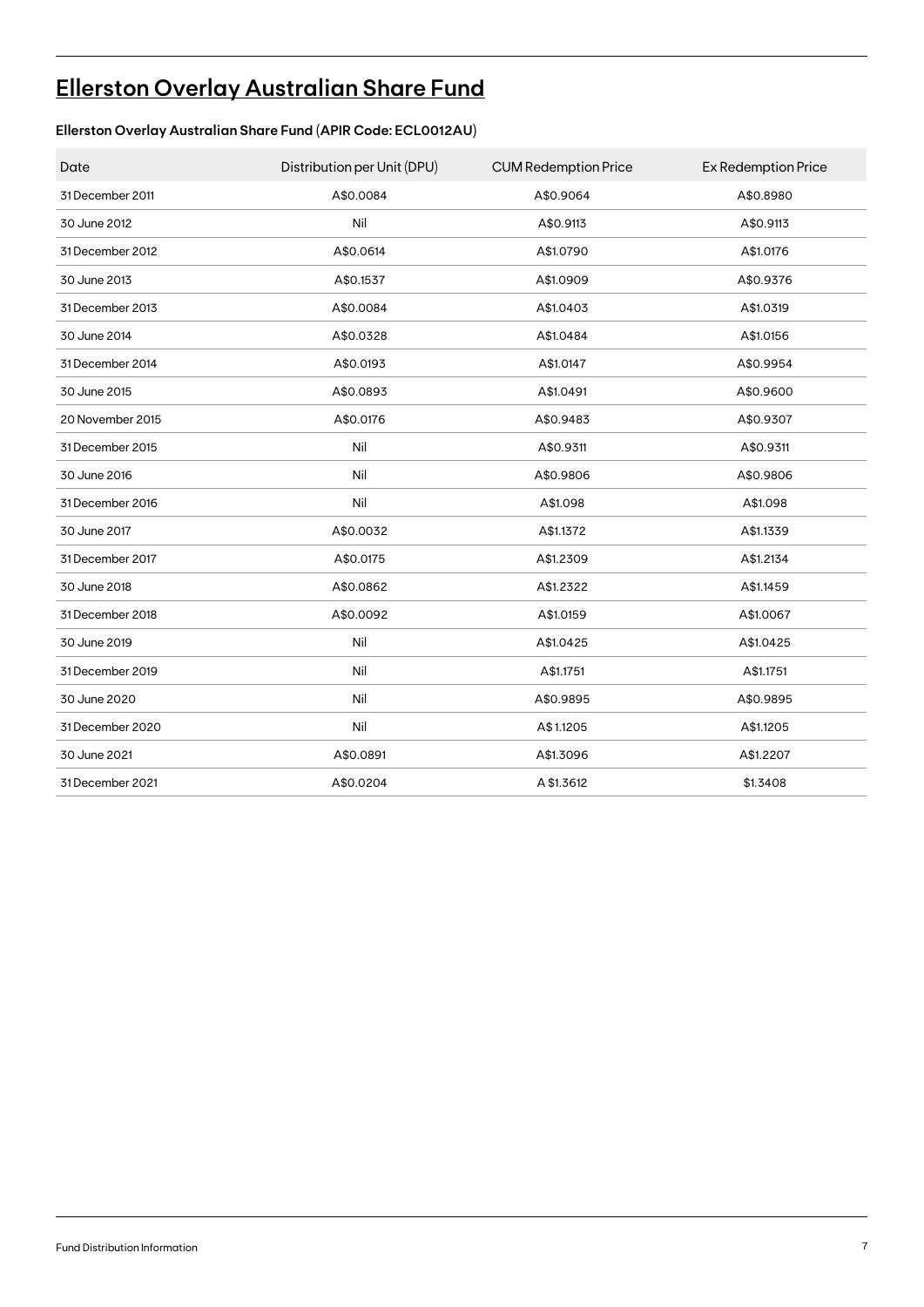# **[Ellerston Australian Micro Cap Fund](https://ellerstoncapital.com/funds/australian-micro-cap-fund/)**

#### **Ellerston Australian Micro Cap Fund (APIR Code: ECL5380AU)**

| Date             | Distribution per Unit (DPU) | <b>CUM Redemption Price</b> | Ex Redemption Price |
|------------------|-----------------------------|-----------------------------|---------------------|
| 30 June 2017     | Nil                         | A\$1.1029                   | A\$1.1029           |
| 31 December 2017 | A\$0.0014                   | A\$1.3650                   | A\$1.3637           |
| 30 June 2018     | A\$0.1232                   | A\$1.3713                   | A\$1.2481           |
| 31 December 2018 | A\$0.0044                   | A\$1.0917                   | A\$1.0873           |
| 30 June 2019     | Nil                         | A\$1.3031                   | A\$1.3031           |
| 31 December 2019 | Nil                         | A\$1.5743                   | A\$1.5743           |
| 30 June 2020     | A\$0.1016                   | A\$1.5870                   | A\$1.4857           |
| 31 December 2020 | Nil                         | A\$1.9405                   | A\$1.9405           |
| 30 June 2021     | A\$0.5618                   | A\$2.1146                   | A\$1.5542           |
| 31 December 2021 | Nil                         | A\$1.7345                   | A\$1.7345           |

### **Ellerston Equity Income KIS Fund**

#### **Ellerston Equity Income KIS Fund (APIR Code: ECL7259AU)**

| Date             | Distribution per Unit (DPU) | <b>CUM Redemption Price</b> | Ex Redemption Price |
|------------------|-----------------------------|-----------------------------|---------------------|
| 30 June 2019     | A\$0,0008                   | A\$1,0190                   | A\$1,0182           |
| 31 December 2019 | A\$0.0044                   | A\$1.1117                   | A\$1.1073           |
| 30 June 2020     | A\$0.0041                   | A\$1,0142                   | A\$1,0101           |
| 31 December 2020 | A\$0,0098                   | A\$1.1122                   | A\$1.1024           |
| 30 June 2021     | A\$0.1302                   | A\$1.2919                   | A\$1.1620           |
| 31 December 2021 | A\$0.0219                   | A\$1,2119                   | A\$1.19             |
| 31 May 2022      | A\$0.1196                   | A\$1,2085                   | A\$1,0892           |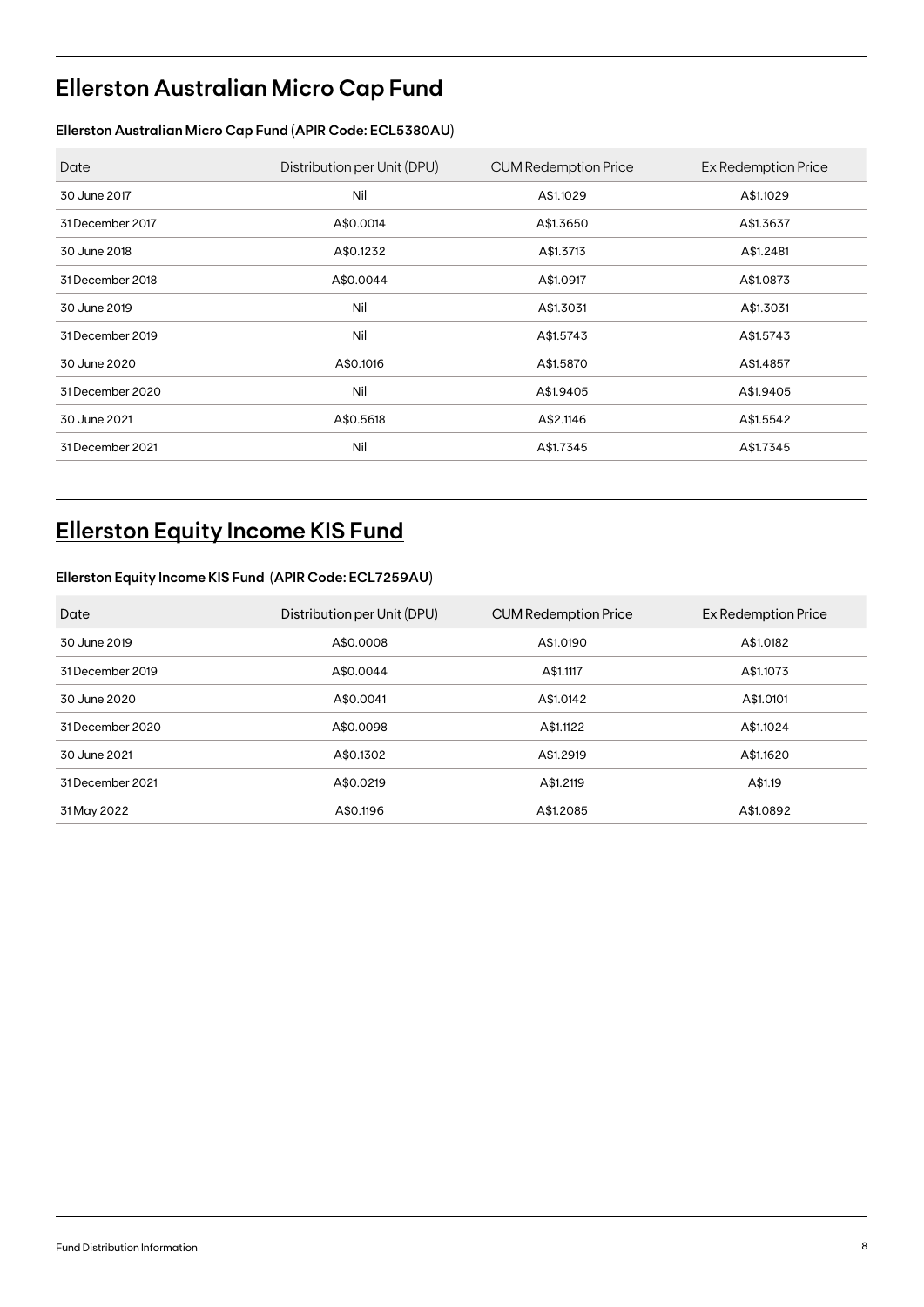# **[Ellerston Asia Growth Fund](https://ellerstoncapital.com/funds/asia-growth-fund/)**

#### **Ellerston Asia Growth Fund (APIR Code: ECL1411AU)**

| Date             | Distribution per Unit (DPU) | <b>CUM Redemption Price</b> | Ex Redemption Price |
|------------------|-----------------------------|-----------------------------|---------------------|
| 30 June 2017     | A\$0.0203                   | A\$1.0904                   | A\$1.0701           |
| 31 December 2017 | Nil                         | A\$1.1912                   | A\$1.1912           |
| 30 June 2018     | A\$0.1832                   | A\$1.1902                   | A\$1.0075           |
| 31 December 2018 | Nil                         | A\$0.9261                   | A\$0.9261           |
| 30 June 2019     | A\$0.0021                   | A\$1.0489                   | A\$1.0467           |
| 31 December 2019 | A\$0.0131                   | A\$1.1301                   | A\$1.1170           |
| 30 June 2020     | A\$0.0473                   | A\$1,0879                   | A\$1.0407           |
| 31 December 2020 | Nil                         | A\$1.1983                   | A\$1.1983           |
| 30 June 2021     | A\$0.1788                   | A\$1.2904                   | A\$1.1120           |
| 31 December 2021 | Nil                         | A\$0.9996                   | A\$0.9996           |

### **[Ellerston India Fund](https://ellerstoncapital.com/funds/india-fund/)**

Ellerston India Fund (APIR Code: ECL0339AU)

| Date             | Distribution per Unit (DPU) | <b>CUM Redemption Price</b> | Ex Redemption Price |
|------------------|-----------------------------|-----------------------------|---------------------|
| 30 June 2017     | A\$0.0203                   | A\$0.9878                   | A\$0.9675           |
| 31 December 2017 | Nil                         | A\$1.0754                   | A\$1.0754           |
| 30 June 2018     | A\$0.0280                   | A\$1.0591                   | A\$1.0311           |
| 31 December 2018 | A\$0.0292                   | A\$1.1053                   | A\$1.0763           |
| 30 June 2019     | A\$0.0215                   | A\$1.1523                   | A\$1.1308           |
| 31 December 2019 | A\$0.0149                   | A\$1.1345                   | A\$1.1196           |
| 30 June 2020     | Nil                         | A\$0.9721                   | A\$0.9721           |
| 31 December 2020 | Nil                         | A\$1.1707                   | A\$1.1707           |
| 30 June 2021     | A\$0.0764                   | A\$1.2794                   | A\$1.2032           |
| 31 December 2021 | Nil                         | A\$1.3531                   | A\$1.3531           |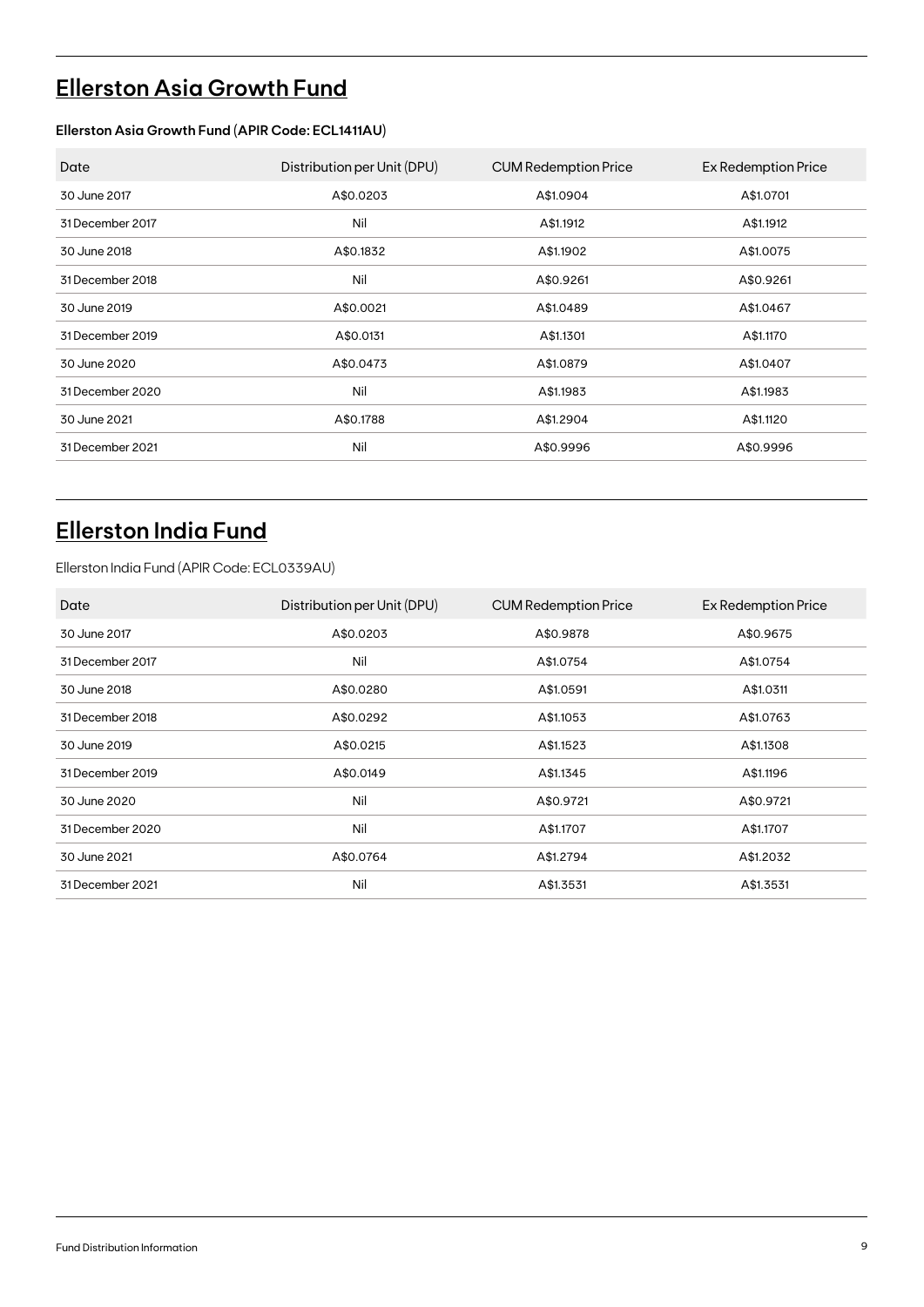# **[Ellerston Global Mid Small Cap Fund](https://ellerstoncapital.com/funds/global-mid-small-cap-fund/)**

### **Ellerston Global Mid Small Cap Fund – Class A (APIR Code: ECL8388AU)**

| Date             | Distribution per Unit (DPU) | <b>CUM Redemption Price</b> | Ex Redemption Price |
|------------------|-----------------------------|-----------------------------|---------------------|
| 30 June 2017     | A\$0.0119                   | A\$1.0232                   | A\$1.0114           |
| 31 December 2017 | Nil                         | A\$1.1305                   | A\$1.1305           |
| 30 June 2018     | A\$0.0927                   | A\$1.1992                   | A\$1.1068           |
| 31 December 2018 | A\$0.0026                   | A\$0.9845                   | A\$0.9819           |
| 30 June 2019     | A\$0.0562                   | A\$1.1577                   | A\$1.1016           |
| 31 December 2019 | A\$0.0811                   | A\$1.2710                   | A\$1.2629           |
| 30 June 2020     | A\$0.0971                   | A\$1.2410                   | A\$1.1441           |
| 31 December 2020 | A\$0.0368                   | A\$1.3157                   | A\$1.2790           |
| 30 June 2021     | A\$0.0088                   | A\$1.5506                   | A\$1.5418           |
| 31 December 2021 | Nil                         | A\$1.6817                   | A\$1.6817           |

#### **Ellerston Global Mid Small Cap Fund – Class B (APIR Code: ECL3306AU)**

| Date             | Distribution per Unit (DPU) | CUM Redemption Price | Ex Redemption Price |
|------------------|-----------------------------|----------------------|---------------------|
| 31 December 2020 | A\$0.1212                   | A\$1.3171            | A\$1.1959           |
| 30 June 2021     | A\$0.1405                   | A\$1,4626            | A\$1.3225           |
| 31 December 2021 | Nil                         | A\$1.4476            | A\$1.4476           |